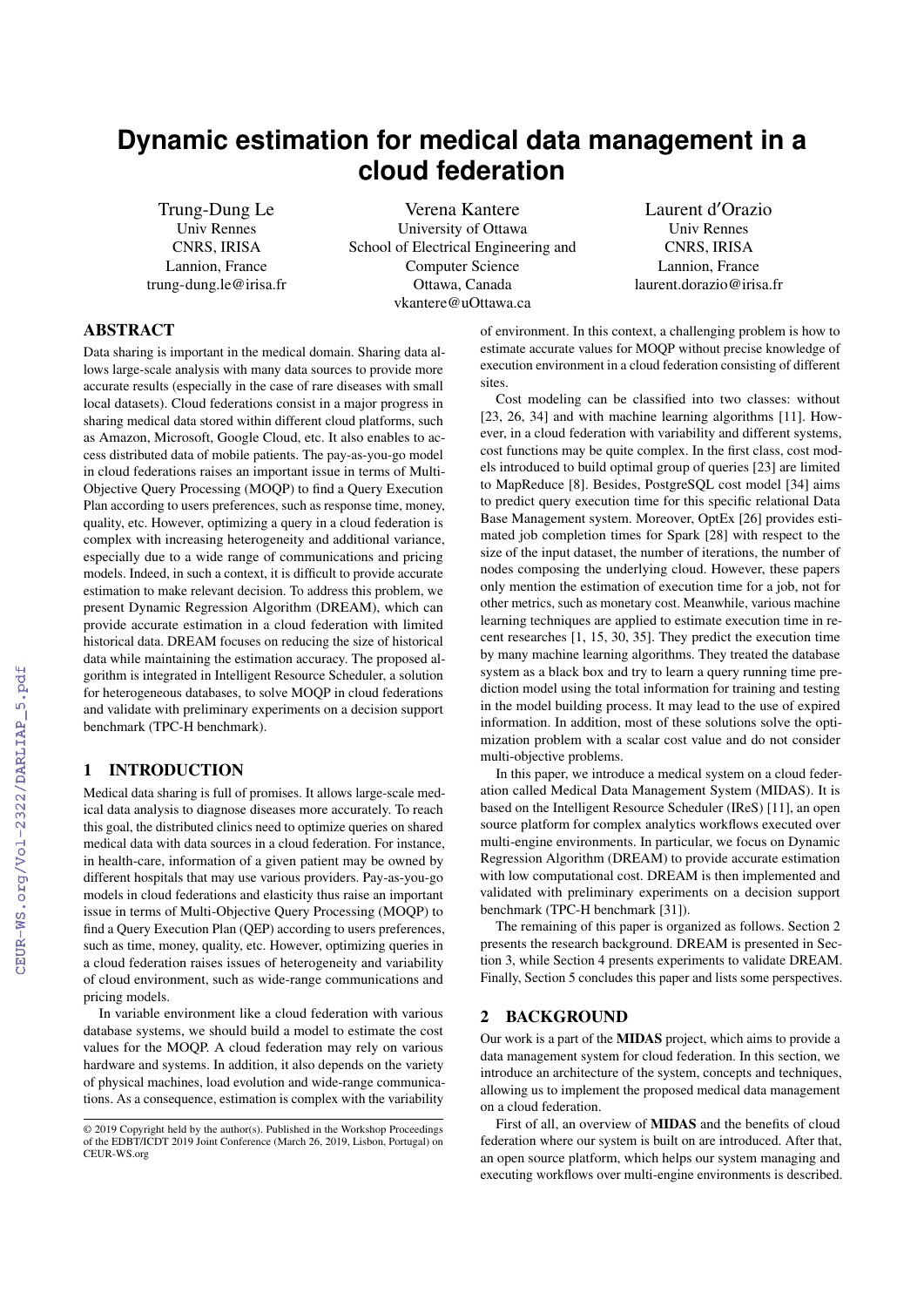<span id="page-1-0"></span>

Figure 1: Architecture of MIDAS.

The concept of Pareto plan set related to MOQP in MIDAS is then defined. In addition, Multiple Linear Regression is also introduced as the basic foundation of our proposed algorithm for MOQP.

# 2.1 MIDAS

MIDAS is a medical data management system for cloud federation. The proposal aims to provide query processing strategies to integrate existing information systems (with their associated cloud provider and data management system) for clinics and hospitals. Figure [1](#page-1-0) presents an overview of the system. Integrating the system within a cloud federation allows to choose the best strategy for MOQP. The different cloud resource pools allow the system to run in the most appropriate infrastructure environments. The system can optimize workflows between different data sources on different clouds, such as Amazon Web Services [\[3\]](#page-5-0), Microsoft Azure [\[4\]](#page-5-1) and Google Cloud Platform [\[16\]](#page-5-2). The proposed system is developed based on the Intelligent Resource Scheduler (IReS) for complex analytics workflows executed over multi-engine environments on a cloud federation.

#### 2.2 Cloud federation

A cloud federation enables to interconnect different cloud computing environments. Cloud computing [\[2\]](#page-5-3) allows to access on demand and configurable resources, which can be quickly made available with minimal maintenance. According to the pay-asyou-go pricing model, customers only pay for resources (storage and computing) that they use. Cloud Service Providers (CSP) supply a pool of resources, development platforms and services. There are many CSPs on the market, such as Amazon, Google and Microsoft, etc., with different services and pricing models. For example, Table [1](#page-2-0) shows the pricing of instances in two cloud providers. The price of Amazon instances are lower than the price of Microsoft instances, but the price of Amazon is without storage. Hence, depending on the demand of a query, the monetary cost is lower or higher at a specific provider.

In medical domain, cloud federation may lead to query data on different clouds. For example, mobile patient data can be analyzed with many distributed sources of data to provide more accurate results. Data management in a cloud federation is thus a critical issue in terms of multi-engine environment and Multi-Objective Query Processing.

#### 2.3 Pareto plan set

Let a query  $q$  be an information request from databases, presented by a set  $Q$  of tables. A Query Execution Plan (QEP) includes an ordered set of operators (select, project, join, etc.). The set of QEPs  $p$  of q is denoted by symbol  $P$ . The set of operators is denoted by O. A plan p can be divided into two sub-plans  $p_1$  and  $p_2$  if p is the result of function Combine( $p_1, p_2, o$ ), where  $o \in O$ .

The execution cost of a QEP depends on parameters, which values are not known at the optimization time. A vector x denotes parameters value and the **parameter space**  $X$  is the set of all possible parameter vectors <sup>x</sup>. In MOQP, N is denoted as the set of  $n$  cost metrics. We can compare QEPs according to  $n$  cost metrics which are processed with respect to the parameter vector x and cost functions  $c^n(p, x)$ . Let denote C as the set of cost function c.<br>Let  $p_1, p_2 \in \mathcal{P}$ , by **dominates**  $p_2$  if the cost values according to

Let  $p_1, p_2 \in \mathcal{P}$ ,  $p_1$  dominates  $p_2$  if the cost values according to each cost metric of plan  $p_1$  is less than or equal to the corresponding values of plan  $p_2$  in all the space of parameter X. That is to say:

$$
\mathcal{C}(p_1, \mathcal{X}) \leq \mathcal{C}(p_2, \mathcal{X}) \mid \forall n \in \mathbb{N}, \forall \mathbf{x} \in \mathcal{X} : c^n(p_1, x) \leq c^n(p_2, x). \tag{1}
$$

The function  $Dom(p_1, p_2) \subseteq X$  yields the parameter space region where  $p_1$  dominates  $p_2$  [\[32\]](#page-5-4):

$$
Dom(p_1, p_2) = \{x \in \mathcal{X} \mid \forall n \in \mathbb{N} : c^n(p_1, x) \le c^n(p_2, x)\}.
$$
 (2)

Assume that in the area  $\mathbf{x} \in \mathcal{A}, \mathcal{A} \subseteq \mathcal{X}, p_1$  dominates  $p_2, C(p_1, \mathcal{A}) \leq$  $C(p_2, \mathcal{A})$ ,  $Dom(p_1, p_2) = \mathcal{A} \subseteq \mathcal{X}$ .  $p_1$  strictly dominates  $p_2$ if all values for the cost functions of  $p_1$  are less than the corresponding values for  $p_2$  [\[32\]](#page-5-4), i.e.

$$
StriDom(p_1, p_2) = \{x \in X \mid \forall n \in N : c^n(p_1, x) < c^n(p_2, x)\}.
$$
\n(3)

A Pareto region of a plan is a space of parameters where there is no alternative plan has lower cost than it [\[32\]](#page-5-4):

$$
PaReg(p) = X \setminus (\bigcup_{p^* \in \mathcal{P}} StriDom(p^*, p)). \tag{4}
$$

# 2.4 IReS

Intelligent Multi-Engine Resource Scheduler (IReS) [\[11\]](#page-5-5) is an open source platform for managing, executing and monitoring complex analytics workflows. IReS provides a method of optimizing cost-based workflows and customizable resource management of diverse execution and various storage engines. Interface is the first module which is designed to receive information on data and operators, as shown in Figure [1.](#page-1-0) The second module is Modelling, as shown in Figure [1,](#page-1-0) is used to predict the execution time by a model chosen by comparing machine learning algorithms. For example, Least squared regression [\[25\]](#page-5-6), Bagging predictors [\[6\]](#page-5-7), Multilayer Perceptron in WEKA framework [\[33\]](#page-5-8) are used to build the cost model in Modelling module. The module tests many algorithms and the best model with the smallest error is selected. It guarantees the predicted values as the best one for estimating process. Next module, Multi-Objective Optimizer, optimizes MOQP and generates a Pareto QEP set. In Multi-Objective problem, the objectives are the cost functions user concerned, such as the execution time, monetary, intermediate data, etc. Multi-Objective Optimization algorithms can be applied to the Multi-Objective Optimizer. For instance, the algorithms based on Pareto dominance techniques [\[7,](#page-5-9) [9,](#page-5-10) [10,](#page-5-11) [19,](#page-5-12) [21,](#page-5-13) [22,](#page-5-14) [29,](#page-5-15) [36,](#page-5-16) [37\]](#page-5-17)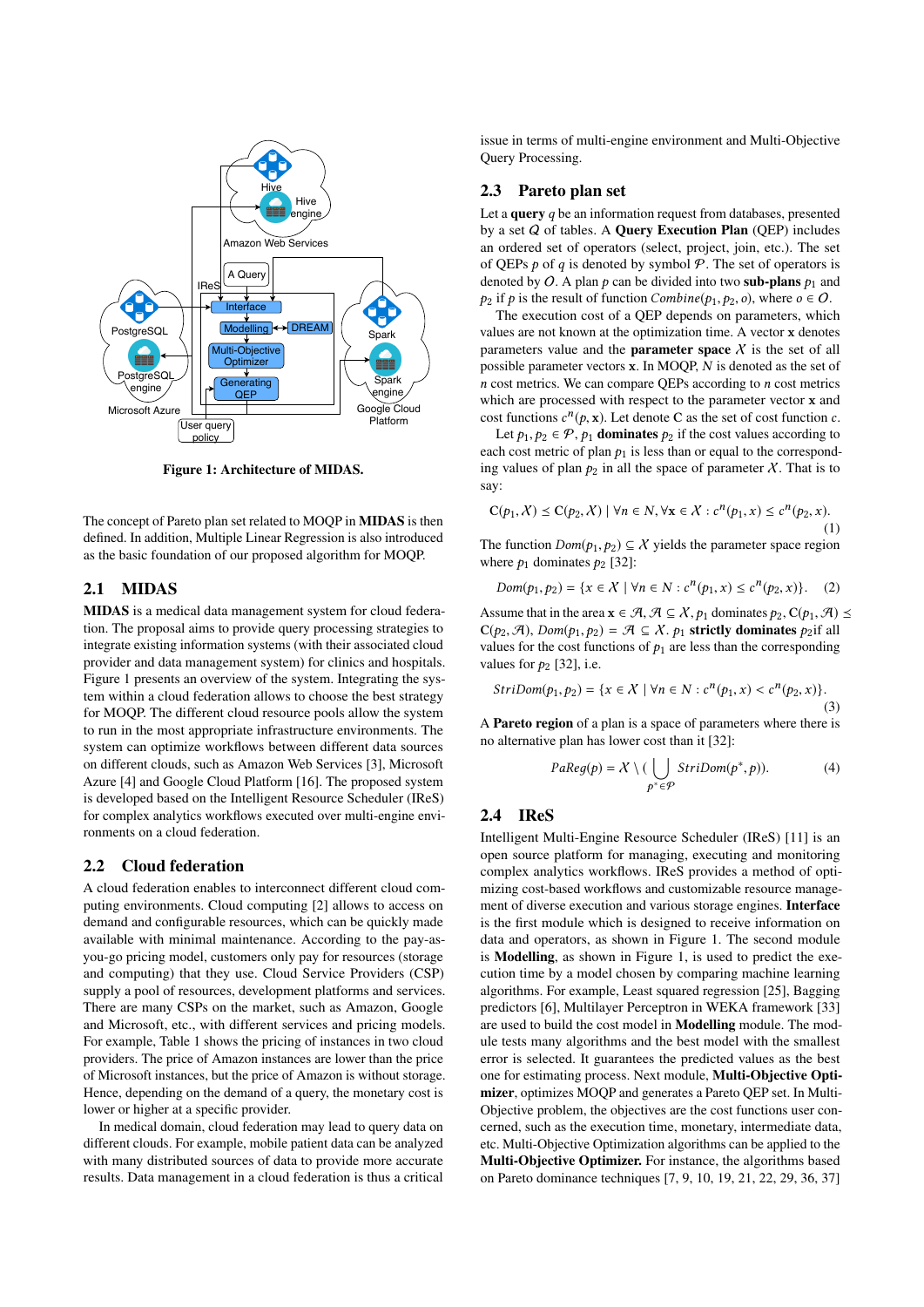Table 1: Example of instances pricing.

<span id="page-2-0"></span>

| Provider         | Machine                       | <b>vCPU</b>                 | Memory (GiB) | Storage (GiB) | Price         |
|------------------|-------------------------------|-----------------------------|--------------|---------------|---------------|
| Amazon           | a1.medium                     |                             |              | EBS-Only      | \$0.0049/hour |
|                  | a1.large                      | 2                           | 4            | EBS-Only      | \$0.0098/hour |
|                  | a1.xlarge                     | 4                           | 8            | EBS-Only      | \$0.0197/hour |
|                  | a1.2xlarge                    | 8                           | 16           | EBS-Only      | \$0.0394/hour |
|                  | a1.4xlarge                    | 16                          | 32           | EBS-Only      | \$0.0788/hour |
| <b>Microsoft</b> | B1S                           |                             |              | 2             | \$0.011/hour  |
|                  | B1MS                          |                             | 2            | 4             | \$0.021/hour  |
|                  | B <sub>2</sub> S              | $\mathcal{D}_{\mathcal{L}}$ | 4            | 8             | \$0.042/hour  |
|                  | B <sub>2</sub> M <sub>S</sub> | $\overline{c}$              | 8            | 16            | \$0.084/hour  |
|                  | B <sub>4</sub> M <sub>S</sub> | 4                           | 16           | 32            | \$0.166/hour  |
|                  | B <sub>8</sub> M <sub>S</sub> | 8                           | 32           | 64            | \$0.333/hour  |
|                  |                               |                             |              |               |               |

are solutions for Multi-objective Optimization problems. Finally, the system selects the best QEP based on user query policy and Pareto set. The final query plan is run on multiple engines, as shown in Figure [1.](#page-1-0)

# <span id="page-2-1"></span>2.5 Multiple Linear Regression

A cost function of Multiple Linear Regression (MLR) model [\[27\]](#page-5-18) is following defined:

<span id="page-2-2"></span>
$$
c = \beta_0 + \beta_1 x_1 + \dots + \beta_L x_L + \epsilon,\tag{5}
$$

where  $\beta_l$ ,  $l = 0, ..., L$ , are unknown coefficients,  $x_l$ ,  $l = 1, ..., L$ , are the independent variables e.g. size of data computer configurathe independent variables, e.g., size of data, computer configuration, etc., c is cost function values and  $\epsilon$  is random error following normal distribution  $N(0, \sigma^2)$  with zero mean and variance  $\sigma^2$ . The **fitted equation** is defined by: fitted equation is defined by:

<span id="page-2-3"></span>
$$
\hat{c} = \hat{\beta}_0 + \hat{\beta}_1 x_1 + \dots + \hat{\beta}_L x_L.
$$
 (6)

EXAMPLE 2.1. *A query Q could be expressed as follows:*

**SELECT** p.PatientSex, i.GeneralNames **FROM** Patient p, GeneralInfo i **WHERE** p.UID = i.UID

*where Patient table is stored in cloud A and uses Hive database engine [\[18\]](#page-5-19), while GeneralInfo table is in cloud B with PostgreSQL database engine [\[24\]](#page-5-20). This scenario leads to concern two metrics of monetary cost and execution time cost. We can use the cost functions which depend on the size of tables of Patient and GeneralInfo. Besides, the configuration and pricing of virtual machines cloud A and B are different. Hence, the cost functions depend on the size of tables and the number of virtual machines in cloud A and B.*

$$
\hat{c}^{ti} = \hat{\beta}_{t0} + \hat{\beta}_{t1} x_{Pa} + \hat{\beta}_{t2} x_{Ge} + \hat{\beta}_{t3} x_{nodeA} + \hat{\beta}_{t4} x_{nodeB}
$$

$$
\hat{c}^{mo} = \hat{\beta}_{m0} + \hat{\beta}_{m1} x_{Pa} + \hat{\beta}_{m2} x_{Ge} + \hat{\beta}_{m3} x_{nodeA} + \hat{\beta}_{m4} x_{nodeB}
$$

*where*  $\hat{c}^{ti}, \hat{c}^{mo}$  are execution time and monetary cost function;<br>xp. xe, are the size of Patient and Generallyfo tables, respec<sup>x</sup>P a, <sup>x</sup>Ge *are the size of Patient and GeneralInfo tables, respectively, and* <sup>x</sup>nodeA, <sup>x</sup>nodeB *are the number of virtual machines created to run query Q.*

There are M historical data, each of them associates with a response  $c_m$ , which can be predicted by a **fitted value**  $\hat{c}_m$  calculated from corresponding  $x_{lm}$  as follows:

$$
\hat{c}_m = \hat{\beta}_0 + \hat{\beta}_1 x_{1m} + \dots + \hat{\beta}_L x_{Lm}; m = 1, ..., M.
$$
 (7)

Let denote

 $\overline{\mathcal{A}}$ 

$$
c = \begin{bmatrix} 1 & x_{11} & x_{21} & \dots & x_{L1} \\ 1 & x_{12} & x_{22} & \dots & x_{L2} \\ \vdots & \vdots & \vdots & \ddots & \vdots \\ 1 & x_{1M} & x_{2M} & \dots & x_{LM} \end{bmatrix}, \quad (8)
$$
  

$$
C = \begin{bmatrix} c_1 \\ c_2 \\ \vdots \\ c_M \end{bmatrix}, \quad (9)
$$

$$
= \begin{bmatrix} \hat{\beta}_0 \\ \hat{\beta}_1 \\ \vdots \\ \hat{\beta}_L \end{bmatrix} . \tag{10}
$$

To minimize the **Sum Square Error** (SSE), defined by:

 $\boldsymbol{B}$ 

$$
SSE = \sum_{m=1}^{M} (c_m - \hat{c}_m)^2,
$$
 (11)

the solution for  $B$  is retrieved by:

$$
B = (A^T A)^{-1} A^T C.
$$
 (12)

# 2.6 Motivation

Our proposed method is integrated into Modelling module to predict the cost values with low computational cost in MOQP of a cloud environment. However, the machine learning algorithms in Modelling module of IReS need entire of training datasets. It may lead to use expired information. Hence, the proposal algorithm aims to improve the accuracy of estimated values with low computational cost.

In addition, MOQP could be solved by Multi-objective Optimization algorithms or the Weighted Sum Model (WSM) [\[17\]](#page-5-21). However, Multi-objective Optimization algorithms may be selected thanks to their advantages when comparing with WSM. The optimal solution of WSM could be not acceptable, because of an inappropriate setting of the coefficients [\[13\]](#page-5-22). Furthermore, the research in [\[20\]](#page-5-23) proves that a small change in weights may result in significant changes in the objective vectors and significantly different weights may produce nearly similar objective vectors. Moreover, if WSM changes, a new optimization process will be required. Hence, our system applies a Multi-objective Optimization algorithm to the Multi-Objective Optimizer to find a Pareto-optimal solution.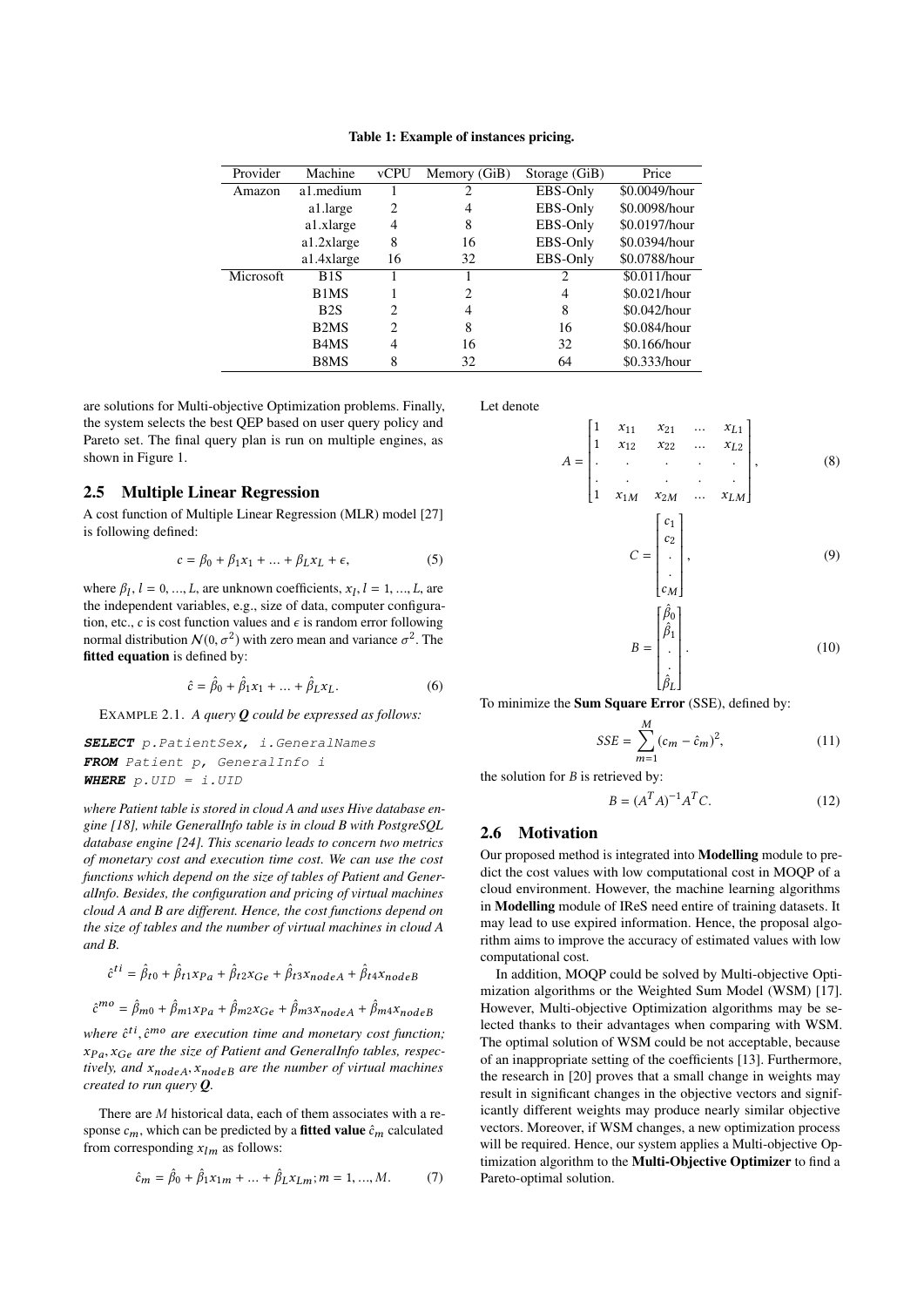In conclusion, our solution aims to improve the accuracy of cost value prediction with low computational cost and to solve MOQP by Multi-objective Optimization algorithm in a cloud federation environment. To provide accurate estimation while reducing the number of previous measures, our algorithm is proposed based on Multiple Linear Regression.

# 3 DYNAMIC REGRESSION ALGORITHM

Most of cost models [\[12,](#page-5-24) [23,](#page-5-25) [34\]](#page-5-26) depend on the size of data. Hence, our cost functions are functions of the size of data. In particular, cost function and fitted value of Multiple Linear Regression model are previously defined in Section [2.5.](#page-2-1) The bigger M for sets  $\{c_m, x_{lm}\}$  is, the more accurate MLR model usually is. However, the computers is slowing down when  $M$  is too big.

Furthermore, the target of Multi-Objective Query Processing is the Multi-Objective Optimization Problem [\[36\]](#page-5-16), which is defined by:

minimize 
$$
(F(x) = (f_1(x), f_2(x), ..., f_K(x))^T)
$$
, (13)

where  $x = (x_1, ..., x_L)^T \in \Omega \subseteq \mathbb{R}^L$  is an L-dimensional vector of decision variables. O is the decision (variable) space and E is the decision variables,  $\Omega$  is the decision (variable) space and F is the objective vector function, which contains  $K$  real value functions.

In general, there is no point in  $\Omega$  that minimizes all the objectives together. Pareto optimality is defined by trade-offs among the objectives. If there is no point  $x \in \Omega$  such that  $F(x)$  dominates  $F(x^*)$ ,  $x^* \in \Omega$ ,  $x^*$  is called Pareto optimal and  $F(x^*)$  is called a<br>Pareto optimal vector. Set of all Pareto optimal points is the Pareto Pareto optimal vector. Set of all Pareto optimal points is the Pareto set. A Pareto front is a set of all Pareto optimal objective vectors. Generating the Pareto-optimal front can be computationally expensive [\[5\]](#page-5-27). In cloud environment, the number of equivalent query execution plans is multiplied.

<span id="page-3-0"></span>EXAMPLE 3.1. *Assuming that a query is processed on Amazon EC2. If the pool of resources includes 70 vCPU and 260GB of memory, the number of different configurations to execute this query is thus 70 x 260 = 18,200. Hence, the system can generate 18,200 equivalent QEPs from a give execution plan.*

Example [3.1](#page-3-0) shows that a query execution plan can generate multiple equivalent QEPs in cloud environment. The smaller M for sets  $\{c_m, x_{lm}\}\$ is, the faster speed for the estimation cost process of Multi-Objective Query Processing for a QEP is. In the system of computationally expensiveness in cloud environment as in Example [3.1,](#page-3-0) a small reduction of computation for an equivalent QEP estimation will become significant for a large number of equivalent QEPs estimation.

The most important idea is to estimate MLR quality by using the coefficient of determination. The coefficient of determination [\[27\]](#page-5-18) is defined by:

$$
R^2 = 1 - SSE/SST,\t(14)
$$

where  $SSE$  is the sum of squared errors and  $SST$  represents the amount of total variation corresponding to the predictor variable  $Y$ amount of total variation corresponding to the predictor variable X. Hence,  $R^2$  shows the proportion of variation in cost given by the Multiple Linear Regression model of variable Y. For example, the Multiple Linear Regression model of variable  $X$ . For example, the model gives  $R^2 = 0.75$  of time response cost, it can be concluded<br>that 3/4 of the variation in time response values can be explained that 3/4 of the variation in time response values can be explained by the linear relationship between the input variables and time response cost. Table [2](#page-3-1) presents an example of MLR with different number of measures. The smallest dataset is  $M = L + 2 = 4$ [\[27\]](#page-5-18), where  $M$  is the size of previous data and  $L$  is the number of variables in Equation [\(5\)](#page-2-2). In general,  $R^2$  increases in parallel<br>with M. In particular,  $R^2$  should be greater than 0.8 to provide a with M. In particular,  $R^2$  should be greater than 0.8 to provide a sufficient quality of service level. As a consequence M should sufficient quality of service level. As a consequence, M should

<span id="page-3-1"></span>Table 2: Using MLR in different size of dataset.

| Cost   | $x_1$  | $x_2$  | м  | $R^2$  |
|--------|--------|--------|----|--------|
| 20.640 | 0.4916 | 0.2977 |    |        |
| 15.557 | 0.6313 | 0.0482 |    |        |
| 20.971 | 0.9481 | 0.8232 |    |        |
| 24.878 | 0.4855 | 2.7056 | 4  | 0.7571 |
| 23.274 | 0.0125 | 2.7268 | 5  | 0.7705 |
| 30.216 | 0.9029 | 2.6456 | 6  | 0.8371 |
| 29.978 | 0.7233 | 3.0640 | 7  | 0.8788 |
| 31.702 | 0.8749 | 4.2847 | 8  | 0.8876 |
| 20.860 | 0.3354 | 2.1082 | 9  | 0.8751 |
| 32.836 | 0.8521 | 4.8217 | 10 | 0.8945 |

be greater than 5 to provide enough accuracy. Hence, when the system requires the minimum values of  $R^2$  is equal to 0.8,  $M > 6$ <br>is not recommended. In general,  $R^2$  still rises up when M goes is not recommended. In general,  $R^2$  still rises up when M goes<br>up Therefore, we need to determine the model which is sufficient up. Therefore, we need to determine the model which is sufficient suitable by the coefficient of determination.

<span id="page-3-2"></span>

Figure 2: DREAM module.

Our motivation is to provide accurate estimation while reducing the number of previous measures based on  $R^2$ . We thus propose<br>DREAM as a solution for cloud federation and their inherent DREAM as a solution for cloud federation and their inherent variance, as shown in Table [2.](#page-3-2) DREAM uses the training set to test the size of new training dataset. It depends on the predefined coefficient of determination. The new training set is generated in oder to have the updated value and avoid using the expired information. With the new training set, Modelling uses less data in building model process than the original approach.

Cost modeling without machine learning [\[23,](#page-5-25) [26,](#page-5-28) [34\]](#page-5-26) often uses the size of data to estimate the execution time for the specific system. Besides, the machine learning approach [\[11,](#page-5-5) [33\]](#page-5-8) can use any information to estimate the cost value. Hence, our algorithm uses the size of data as variables of DREAM. In  $(6)$ ,  $\hat{c}$  is the cost value, which needs to be estimated in MOQP, and  $x_1, x_2, \ldots$  are the information of system, such as size of input data, the number of nodes, the type of virtual machines. If  $R^2 \ge R_{require}^2$ , where Exequires to present the gravity and increase the number of set value. Algorithm [1](#page-4-0)  $r_{requires}$  is predefined by users, the model is reliable. In contrast, shows a scheme as an example of increasing value set:  $m = m + 1$ .

In this paper, we focus on the accuracy of execution time estimation with the low computational cost in MOQP. The original optimization approach in IReS uses Weighted Sum Model [\[17\]](#page-5-21) with user policy to find the best candidate. However, Multiobjective Optimization algorithms have more advantages than WSM [\[13,](#page-5-22) [20\]](#page-5-23). Hence, after having a set of predicted cost function values for each query plan, a Multi-objective Optimization algorithm, such as Non-dominated Sorting Genetic Algorithm II [\[10\]](#page-5-11) is applied to determine a Pareto plan set. At the final step, the weight sum model S and the constraint B associated with the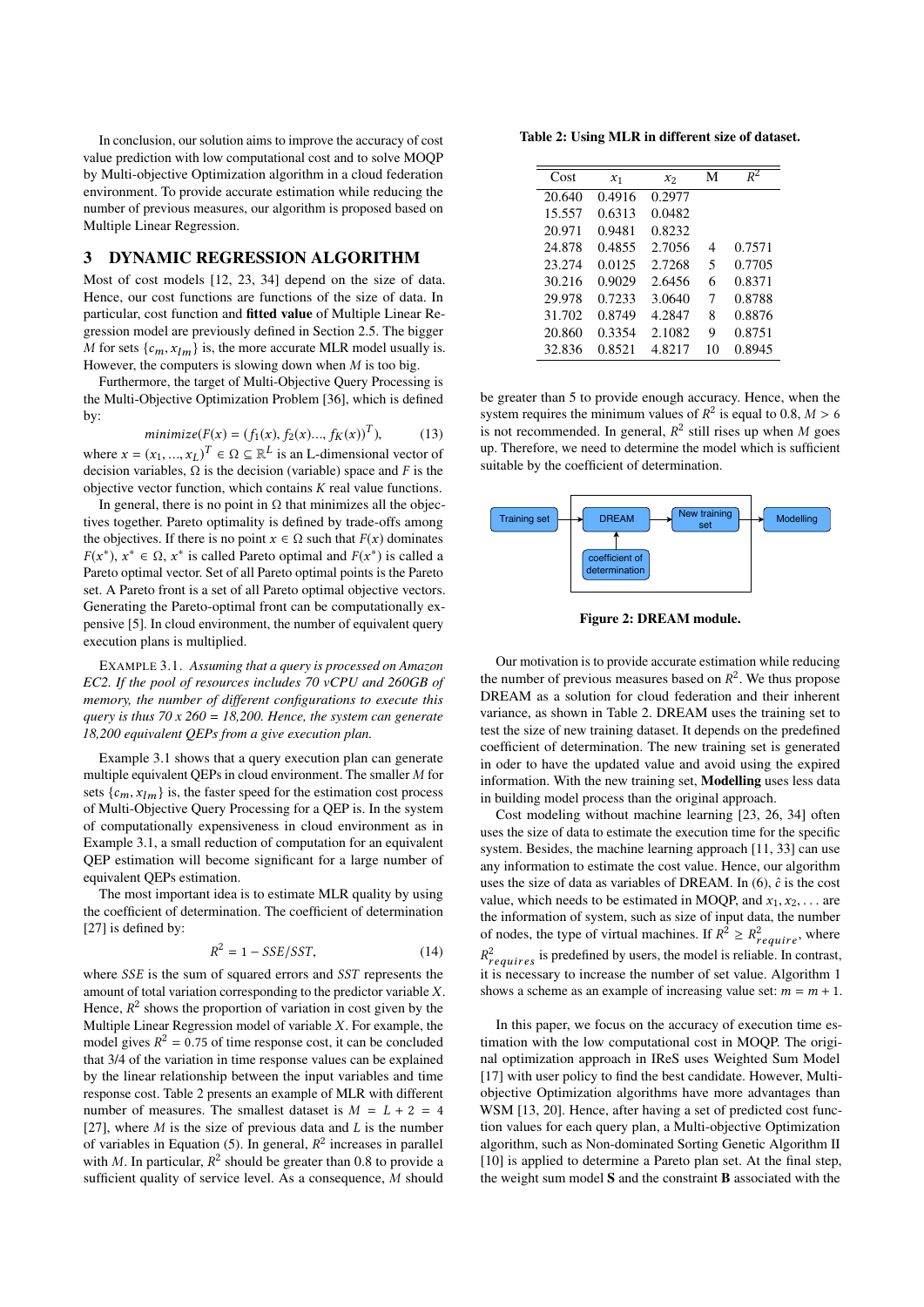<span id="page-4-0"></span>Algorithm 1 Calculate the predict value of multi-cost function

|     | 1: function ESTIMATECOSTVALUE( $\mathbf{R}_{require}^2$ , X, $M_{max}$ )      |
|-----|-------------------------------------------------------------------------------|
| 2:  | for $n = 1$ to N do                                                           |
| 3:  | $R_n^2 \leftarrow \emptyset$ //with all cost function                         |
| 4:  | end for                                                                       |
| 5:  | $m = L + 2$ //at least $m = L + 2$                                            |
| 6:  | <b>while</b> (any $R_n^2 < R_{n-require}^2$ ) and $m < M_{max}$ do            |
| 7:  | for $\hat{c}_n(p) \subseteq \hat{c}_N(p)$ do                                  |
| 8:  | $R_n^2 = 1 - SSE/ SST$                                                        |
| 9:  | $\hat{c}_n = \hat{\beta}_{n0} + \hat{\beta}_{n1}x_1 +  + \hat{\beta}_{nL}x_L$ |
| 10: | end for                                                                       |
| 11: | $m = m + 1$                                                                   |
| 12: | end while                                                                     |
| 13: | return $\hat{c}_N(p)$                                                         |
|     | 14: end function                                                              |

<span id="page-4-2"></span>

Figure 3: Comparing two MOQP approaches

<span id="page-4-1"></span>

| <b>Algorithm 2</b> Select the best query plan in $\mathcal{P}$                    |  |  |  |  |  |
|-----------------------------------------------------------------------------------|--|--|--|--|--|
| 1: function BESTINPARETO( $P$ , S, B)                                             |  |  |  |  |  |
| $P_B \leftarrow p \in \mathcal{P} \,  \forall n \leq  B  : c_n(p) \leq B_n$<br>2: |  |  |  |  |  |
| if $P_R \neq \emptyset$ then<br>3:                                                |  |  |  |  |  |
| <b>return</b> $p \in P_B   C(p) = min(WeightSum(P_B, S))$<br>4:                   |  |  |  |  |  |
| else<br>5:                                                                        |  |  |  |  |  |
| <b>return</b> $p \in \mathcal{P} C(p) = min(WeightSum(\mathcal{P}, S))$<br>6:     |  |  |  |  |  |
| end if<br>7:                                                                      |  |  |  |  |  |
| 8: end function                                                                   |  |  |  |  |  |
|                                                                                   |  |  |  |  |  |

user policy are used to return the best QEP for the given query [\[17\]](#page-5-21). In particular, the most meaningful plan will be selected by comparing function values with weight parameters between  $\hat{c}_n$ [\[17\]](#page-5-21) at the final step, as shown in Algorithm [2.](#page-4-1) Figure [3](#page-4-2) shows the different between two MOQP approaches.

Our algorithms are developed based on the MLR described above using  $x_i$  for size of data and  $c_i$  for the metric cost, such as the execution time, energy consumption, etc.

<span id="page-4-3"></span>Table 3: Comparison of mean relative error with 100MiB TPC-H dataset.

| Ouery |       | $BML_N$ $BML_{2N}$ $BML_{3N}$ |       | BML   | DREAM |
|-------|-------|-------------------------------|-------|-------|-------|
| 12.   | 0.265 | 0.459                         | 0.220 | 0.485 | 0.146 |
| 13    | 0.434 | 0.517                         | 0.381 | 0.358 | 0.258 |
| 14    | 0.373 | 0.340                         | 0.335 | 0.358 | 0.319 |
| 17    | 0.404 | 0.396                         | 0.267 | 0.965 | 0.119 |
|       |       |                               |       |       |       |

# 4 EVALUATION

DREAM has been implemented on top of IReS platform. It has been validated with experiments.

#### 4.1 Implementation

Our experiments are executed on a private cloud [\[14\]](#page-5-29) with a cluster of three machines. Each node has four 2.4 GHz CPU, 80 GiB Disk, 8 GiB memory and runs 64-bit platform Linux Ubuntu 16.04.2 LTS. The system uses Hadoop 2.7.3 [\[24\]](#page-5-20), Hive 2.1.1 [\[18\]](#page-5-19), PostgreSQL 9.5.14 [\[24\]](#page-5-20), Spark 2.2.0 [\[28\]](#page-5-30) and Java OpenJDK Runtime Environment 1.8.0. IReS platform is used to manage data in multiple database engine and deploy the algorithms.

## 4.2 Experiments

TPC-H benchmark [\[31\]](#page-5-31) with two datasets of 100MB and 1GB is used to have experiments with DREAM. Experiments with TPC-H benchmark are executed in a multi-engine environment consisting of Hive[\[18\]](#page-5-19) and PostgreSQL[\[24\]](#page-5-20) deployed on a private cloud [\[14\]](#page-5-29). In TPC-H benchmark, the queries related to two tables are 12, 13, 14 and 17. These queries with two tables in two different databases, such as Hive and PostgreSQL, are studied.

## 4.3 Results

To estimate the quality of DREAM in comparison with other algorithms, Mean Relative Error (MRE), a metric used in [\[1\]](#page-5-32) is used and described as below:

$$
\frac{1}{M} \sum_{M}^{i=1} \frac{|\hat{c}_i - c_i|}{c_i},\tag{15}
$$

where M is the number of testing queries,  $\hat{c}_i$  and  $c_i$  are the predict and actual execution time of testing queries, respectively. IReS platform uses multiple machine learning algorithms in their model, such as Least squared regression, Bagging predictors, Multilayer Perceptron.

In IReS model building process, IReS tests many algorithms and the best model with the smallest error is selected. It guarantees the predicted values as the best one for estimating process. DREAM is compared to the Best Machine Learning model (BML) in IReS platform with many observation window (N, <sup>2</sup>N, <sup>3</sup>N and no limit of history data). The smallest size of a window,  $N = L+2$  [\[27\]](#page-5-18), where L is the number of variables, is the minimum data set DREAM requires. As shown in Tables [3](#page-4-3) and [4,](#page-5-33) MRE of DREAM are the smallest values between various observation windows. In our experiments, the size of historical data, which DREAM uses, are very small, around N.

#### 5 CONCLUSION

This paper is about medical data management in cloud federation. It introduces Dynamic Regression Algorithm (DREAM) as a part of MIDAS and on top of IReS, an open source platform for